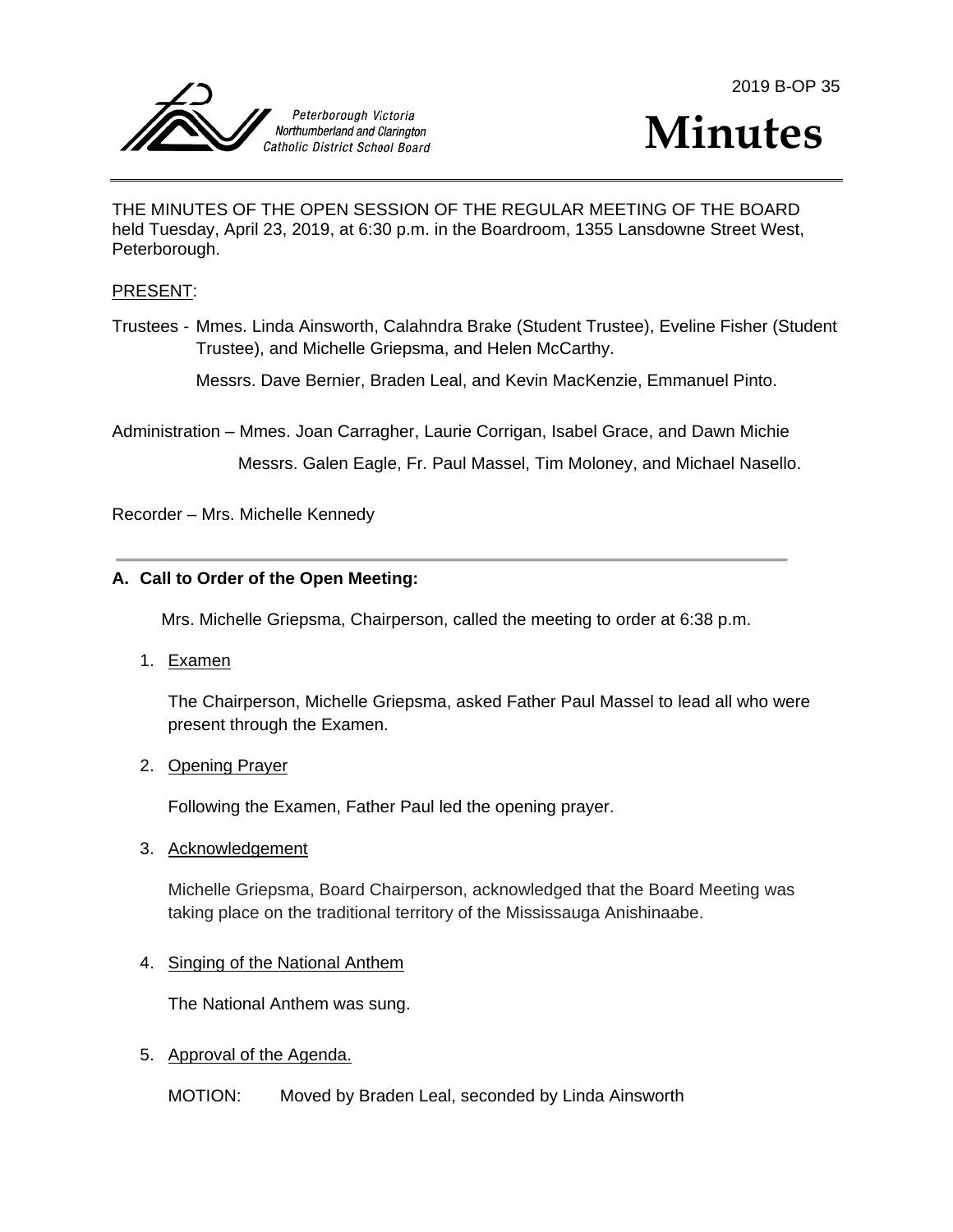that the Agenda be approved with the following changes:

- Item K.3, Memo from OCSTA re: TCDSB Motion regarding Ontario Autism Program (OAP), be moved in the agenda to follow item C.3; and,
- the addition of item L.2 i) Audit Committee Meeting, May 14, 2019, 6:30 p.m.

Carried.

6. Declarations of Conflicts of Interest.

There were no conflicts of interest declared.

- 7. Approval of the Minutes of the March 26, 2019 Regular Meeting
	- MOTION: Moved by Linda Ainsworth, seconded by David Bernier

that the Minutes of the regular meeting of March 26, 2019, be approved.

Carried.

#### 8. Business Arising Out of the Minutes.

There was no business arising.

### **B. Reports from the Director of Education and Student Trustee(s):**

#### 1. Report from the Director of Education.

Michael Nasello gave the Director's Report, including the following highlights:

- Happy Easter to everyone!
- Holy week events, including liturgies and Stations of the Cross were celebrated in all of our schools
- The Board mourns the loss of Sister Veronica O'Reilly CSJ who was both teacher and principal in Lindsay and Peterborough
- Six new junior members joined the Student Council Liaison Committee and from among the group, the SCLC elected the new Junior Student Trustee for 2019-2020. Josh Hill, a grade ten student from Holy Trinity Catholic Secondary School was chosen from an excellent group of candidates.
- On April 4th, more than 2,500 PVNC students took part in the provincial student walkout in protest of the recent changes made by the provincial government affecting education.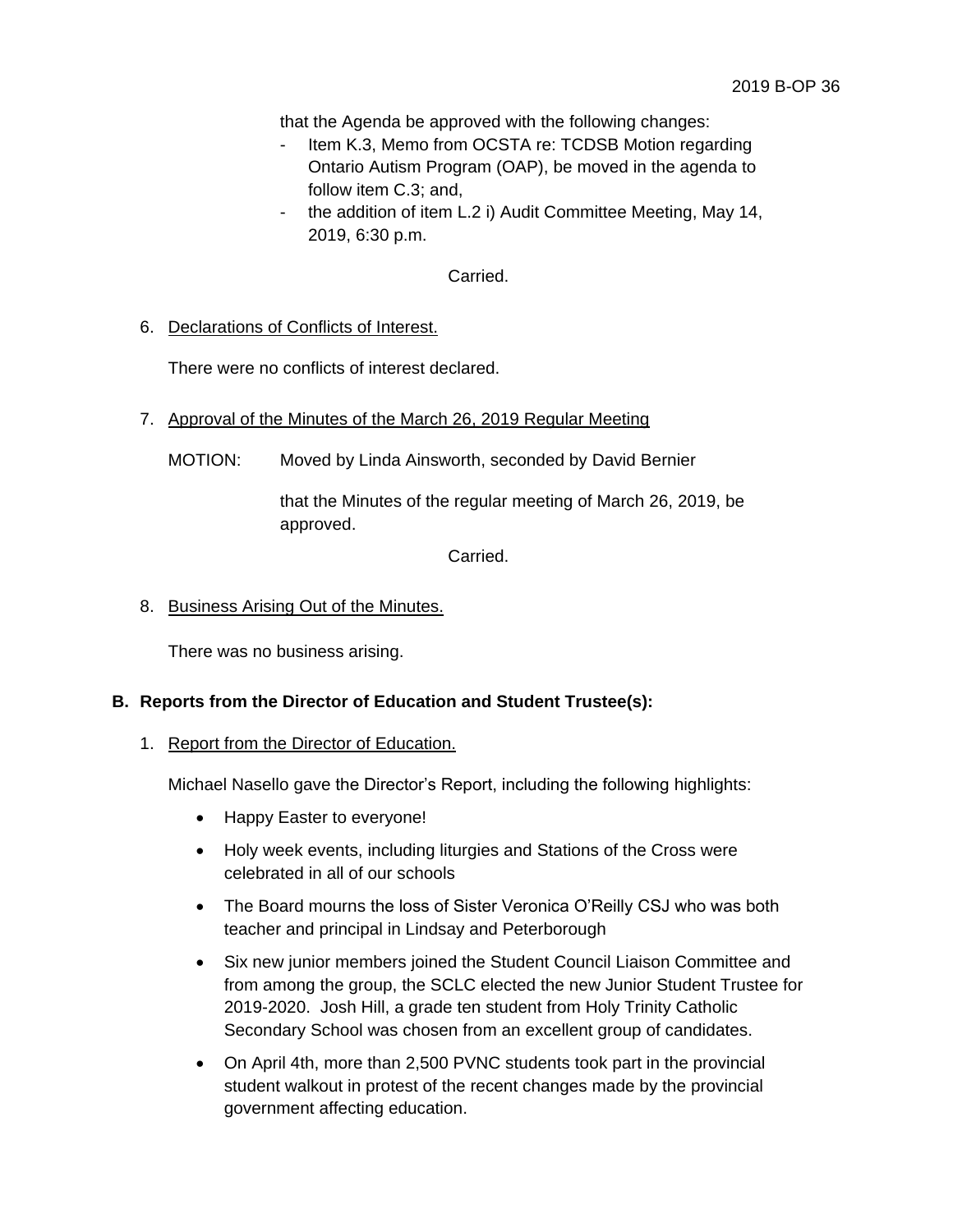- The board received recognition that PVNC schools have raised over three million dollars in the last thirteen years for the Terry Fox Foundation. This is a wonderful accomplishment!
- Planning has begun for the annual Catholic Parent Engagement Committee and Catholic School Council Appreciation Evening is underway. The event takes place on Wednesday, May 15th at St. Stephen Catholic Secondary School.
- The Catholic Student Leadership Awards will be held during Catholic Education Week on May 8th and we look forward to celebrating with the students and families.
- The Board still awaits the release of the Grants for Student Needs and accompanying technical information. This information is critical to beginning the budgeting process.
- Express gratitude to all staff members for all of the work they do each day. Catholic Education is strong at PVNC!

At the conclusion of his report, Michael Nasello invited questions from the trustees.

# 2. Report from the Student Trustees

- a) Eveline Fisher, Junior Student Trustee and Calahndra Brake, Senior Student Trustee gave a report to the Board of PVNC secondary school activities which have taken place throughout the month of April:
	- April was a month filled with initiatives related to the Easter season! All schools had events during Holy Week to remember Jesus' sacrifice for each of us.
	- Food drives were held at St. Mary CSS, Holy Trinity CSS and St. Thomas Aquinas CSS, where all proceeds were donated to local food banks.
	- St. Stephen and Holy Cross held 24 hour fasts where students participated in discussions and activities. Each student who participated gained 24 hours of community service.
	- 'Forty Days of Giving' was held at St. Peter where students set aside a gentlyused item they no longer used or needed for each day of lent. Items were then donated to St. Vincent de Paul.
	- Holy Cross held their annual cake auction for World Autism Awareness Day and raised \$2,609. Holy Trinity held a dress down day for the same occasion and raised \$905 which was donated to Autism Home Base Durham.
	- Earth Day was April 22 and Holy Cross students went out into the community to collect garbage.
	- Students at each of the secondary schools walked out of class on April 4 at 1:15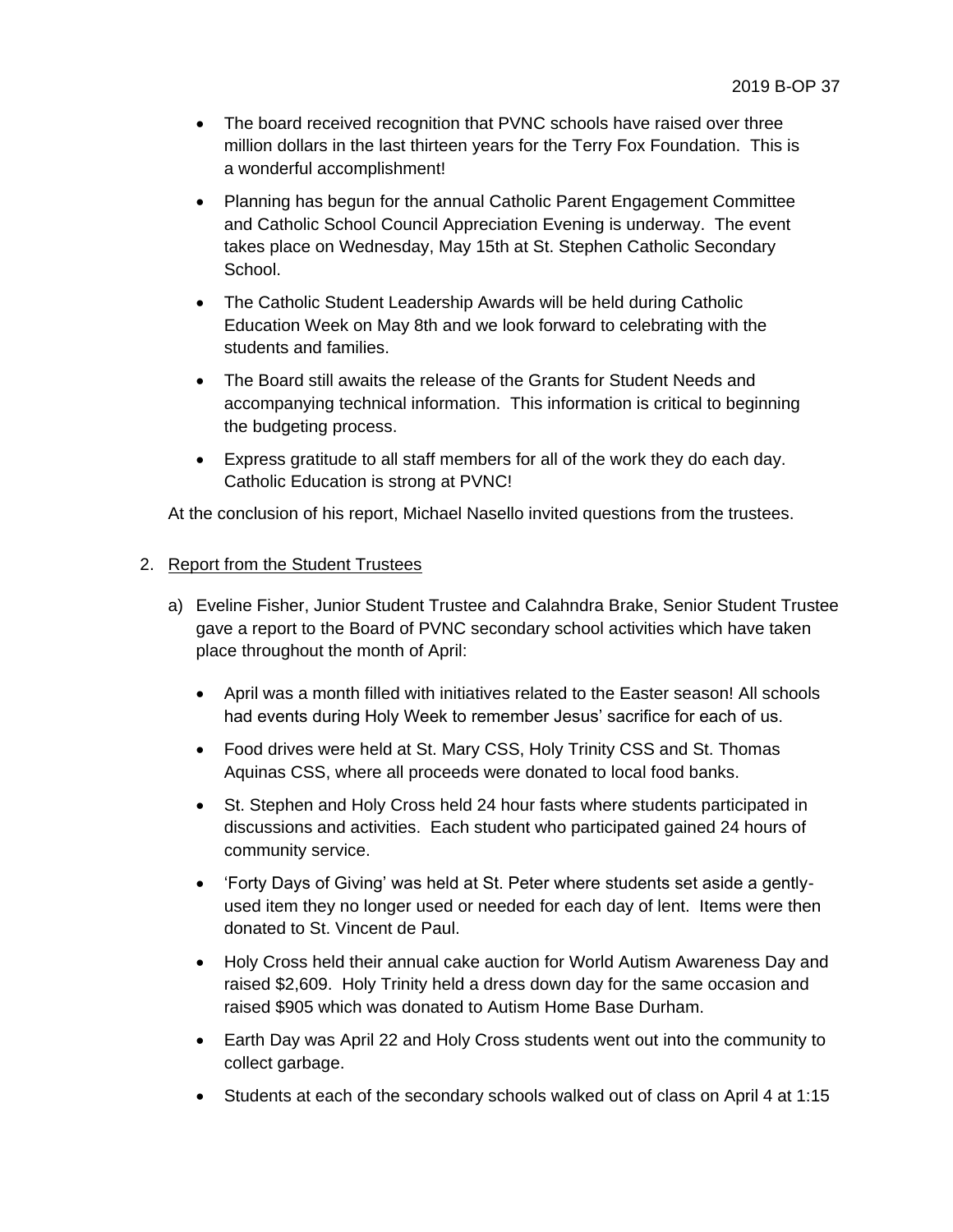p.m. to protest recent changes to education imposed by the provincial government.

- Other exciting events have included French Language Speeches at St. Thomas Aquinas, Healthy Mind, Body, Spirit Day at St. Peter, Criminal Lawyer presentation for students at Holy Trinity, International Food Festival at Holy Trinity, cops for Cancer at St. Mary, and the Holy Cross service trip to Guatemala.
- Holy Cross Indigenous Studies class hosted students from the Gitxsan First Nation at Hazelton, British Columbia for a week of cultural activities and learning. The group from Holy Cross will be travelling to BC on April 30th.
- April was a month of generosity, stewardship and enthusiasm.

At the end of the report Eveline and Calahndra answered questions from the Trustees.

b) Calahndra Brake and Eveline Fisher announced the new Junior Student Trustee, Josh Hill and welcomed him to the role of Junior Trustee. Josh and his family will be invited to the May board meeting to be formally introduced.

### 3. Report from the Manager of Communications, Galen Eagle

Manager of Communications, Galen Eagle reviewed his monthly electronic newsletter of system achievements and highlighted the following stories:

- An article by KawarthaNow featuring Erika Mistelbacher who is student enrolled at Fleming College through the Ontario Youth Apprenticeship Program. The article gives a great deal of information about the Specialist High Skills Major (SHSM) Program, OYAP and Erika's perspective on her experiences so far.
- Math Olympics video highlighting the students' views on Math and their enjoyment of the event which is staged yearly at the Board Office.
- Jake Douglas is a Gr. 11 student from St. Peter Catholic Secondary who, for the third year in a row made it to the finals in the Canadian Geographic Challenge. He is hoping to represent Canada in Hong Kong in July at the 2019 International Geography Olympiad.
- PVNC graduates, Fr. John Perdue and Sister Mary Catherine have relaunched the 'Flying Fathers', a hockey team of priests who will play in charity hockey games to raise money for various charities.
- Twitter highlights were shared which included may renditions of the Stations of the Cross and featured scenes from 'The Way of the Cross' which was staged at St. Peter's Cathedral on Good Friday.

### **C. Presentations:**

1. R.A. Proposed Holy Cross Catholic Secondary School Student Excursion to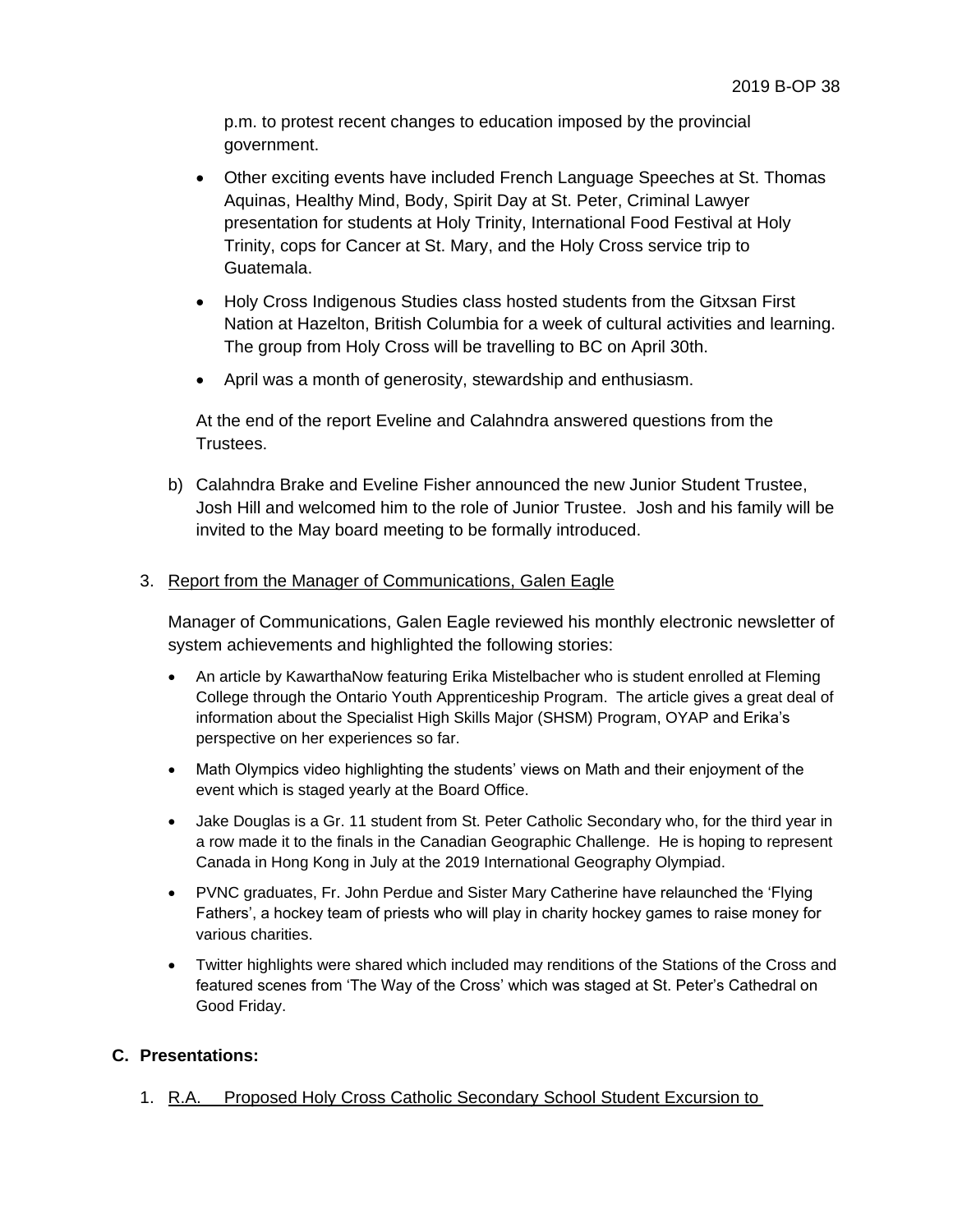#### Guatemala, Central America, April 15-24, 2020.

James Brake gave a presentation about the history/importance of this excursion with the Wells of Hope.

MOTION: Moved by Emmanuel Pinto, seconded by Braden Leal

that the proposed Holy Cross Catholic Secondary School Wells of Hope Student Excursion to Guatemala, Central America, from April 15, 2020 to April 24, 2020, be approved in principle following revisions to the consent form (noted as page 54 in the Board meeting agenda package), and

that the trip will include mandatory insurance for all travelers. Such insurance must cover school board or principal rulings for cancellation of the trip.

Carried.

### 2. Learning Support Services, Deep Learning.

Superintendent Dawn Michie and Learning Consultant, Heather Michel gave a PowerPoint presentation on the concepts of Deep Learning Strategies and how they are incorporated into classrooms throughout PVNC. Deep Learning has grown in popularity in the Board and is being used in 80% of PVNC school. To promote the use of the strategy further, Deep Learning Expos have been organized to showcase examples of how the approach is beneficial to students and teachers alike. Webinars have also been used to share ideas and learning throughout all regions of the board via the internet with the learning consultant moderating. Following the presentation, questions from the Trustees were answered.

### 3. Presentation from Student Trustees

Student Trustees, Calahndra Brake and Eveline Fisher gave a presentation about the student reaction to the Ontario Government's announced changes to Education. Results from a survey that was sent to secondary students and Gr 7 and Gr 8 students was shared which gave indicators of how well the students understand the issues at hand. Next steps will include writing letters and sharing communications from OSTA-AECO with the student bodies. At the upcoming OSTA event, they are looking forward to having time with the Education Minister, Lisa Thompson.

At the conclusion of the presentation, Eveline and Calahndra answered questions from the trustees

4. K.3 Memo from OCSTA re: Toronto Catholic District School Board Motion regarding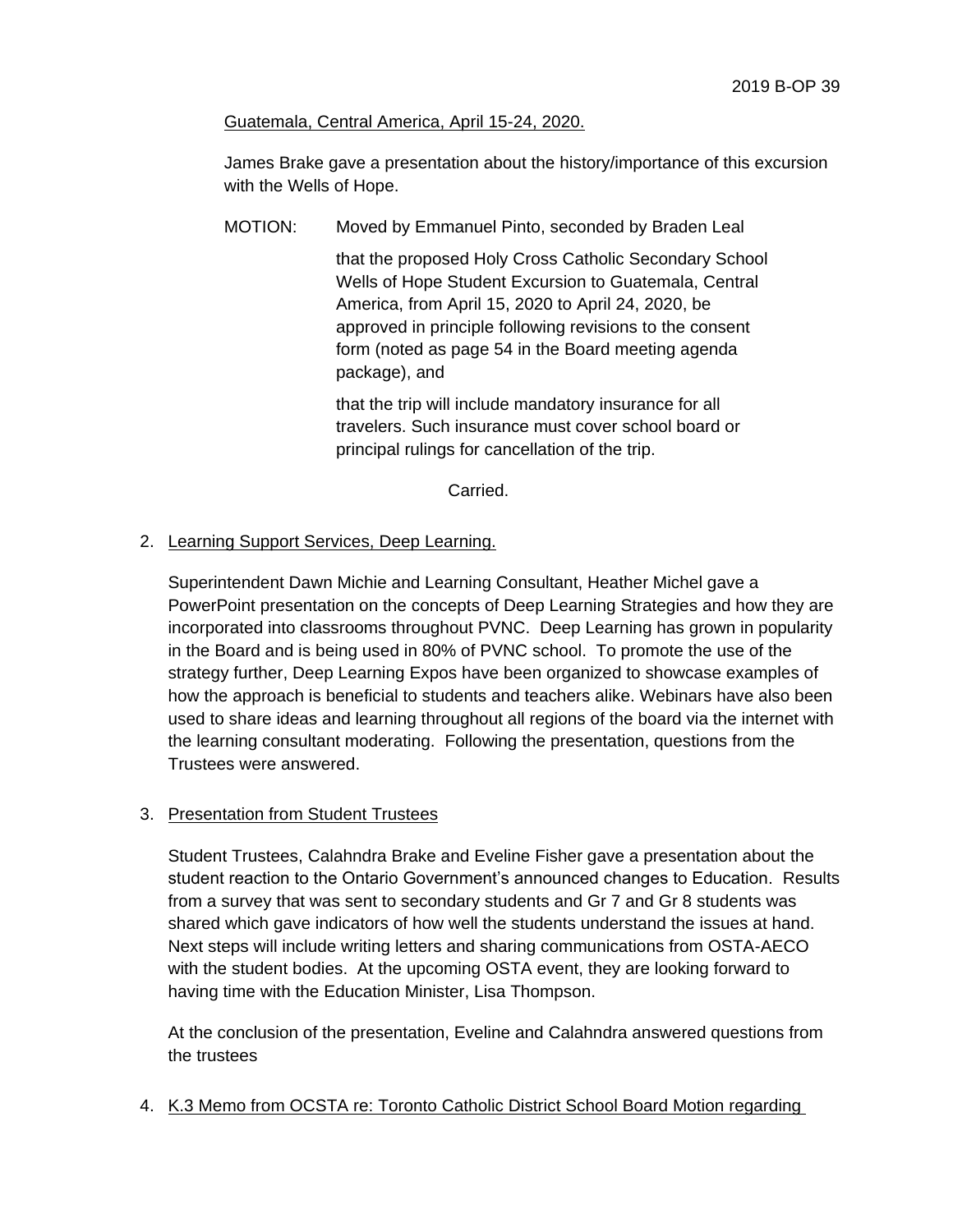#### Ontario Autism Program (OAP).

Laurie Corrigan, Superintendent introduced the Chairperson of the Special Education Advisory Committee, Arlene Godby to the Board of Trustees.

Arlene Godby and Laurie Corrigan spoke about the recent changes to the Ontario Autism Program and expressed the importance of the funding for this program and the affected families and the impact on schools now and in September. A draft motion which was adapted from the Toronto Catholic DSB was reviewed.

#### MOTION: Moved by David Bernier, seconded by Emmanuel Pinto

- Whereas OCSTA supports the recent motion of the Toronto Catholic District School Board, approved by its trustees March 18, 2019, and supports other Catholic School Boards doing the same, the following constitutes an overview of recent developments affecting students and families served by the Ontario Autism Program;
- Whereas the Provincial Government has recently introduced changes to the Ontario Autism Program; and
- Whereas this change to the province's autism program has come into effect April 1st and is expected to bring more high-needs children into classrooms full-time; and
- Whereas the Ministry of Education has announced that the government will subsidize an additional qualification course for teachers on supporting students with autism and that cannot happen until the next school year; and
- Whereas the recent Ministry of Education announcement indicated additional funding for the remaining months in the 2018-19 school year; and
- Whereas this funding applies to new students with Autism Spectrum Disorder (ASD) entering the Peterborough Victoria Northumberland and Clarington Catholic District School Board for the first time; and
- Whereas students currently enrolled with PVNCCDSB on a part-time basis and transitioning to full time will not generate additional funding; and
- Whereas the announcement confirms that the province will not be increasing funding for students transitioning from part-time to full-time; and
- Whereas many children currently attend school on a modified schedule, and parents have said cuts in funding will leave them with little choice but to send their children to school more frequently, or full-time; and
- Whereas there is an absence of detail with respect to funding; and

Whereas - the Grants for Student Needs are delayed;

Whereas - the current funding is not nearly sufficient to provide all of the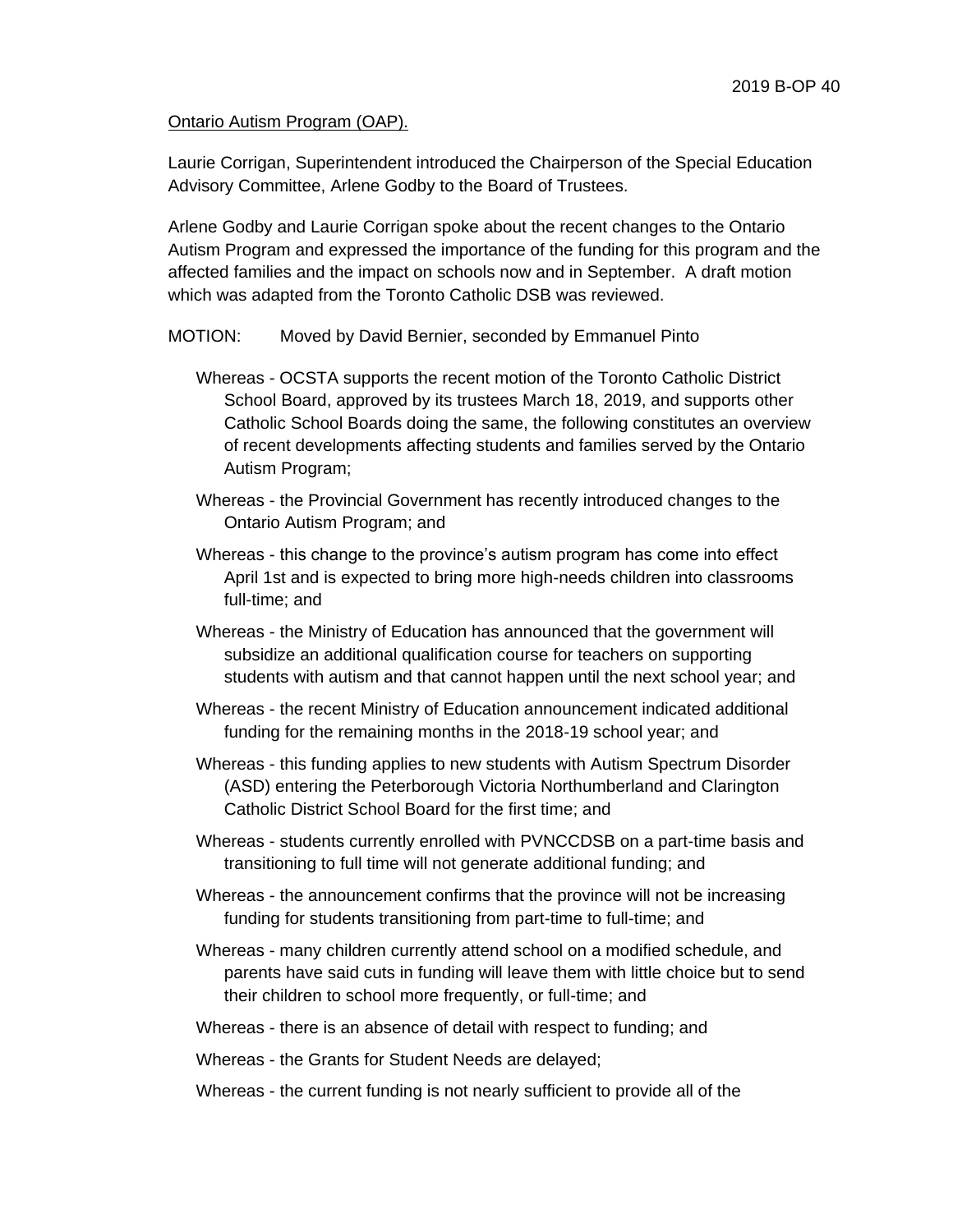additional resources all students with exceptionalities need; and

- Whereas as per the 2018-19 Revised Budget Estimates, Special Education Programs & Services totals as follows: Revenues \$24 million, Expenses \$25 million. Expenses in excess of Revenues is over \$1 million; and
- Whereas the PVNCCDSB has identified 382 Special Education Need Students (based on predominant exceptionality) with Autism this school year; and
- Whereas as of April 1st, the school year was more than 70% completed and an additional influx of students would cause confusion for existing students, new students, families and school communities; and
- Whereas the proposed funding to help with the transition of students with autism into the school setting does not extend beyond this school year; and
- Whereas school Boards, principals, teachers and support staff may have faced huge challenges with the arrival of students on or after April 1st especially since teachers and front line staff cannot perform the roles of professional therapists; and
- Whereas school Boards would not necessarily have had supports or resources in place for April 1st to allow for the transition of students from therapy to school.
- Therefore, be it resolved that the Peterborough Victoria Northumberland and Clarington Catholic District School Board request that the Provincial Government delay changes to the Ontario Autism Program until the new school year in order to accommodate and transition the entrance of students into the education system; and
- Further be it resolved that the Provincial Government be requested to fully fund additional supports for new full-time and part-time students entering the school system as a result of changes to the Ontario Autism Program.

Carried.

#### **D. Programs and Services**:

#### **E. Business, Finance and Governance:**

1. Ontario Catholic School Trustees' Association (OCSTA) Open Session Report.

Board Chairperson, Michelle Griepsma reported on the information items that were shared with the trustees including a memo regarding Toonies for Tuition, the Ontario Autism Program, OCSTA Award winners, Education Development Charges Regulation and the changes as the affect school boards and Rowan's Law. It was noted that there were no legislative highlights shared from OCSTA.

2. STSCO Governance Committee, Open Session Report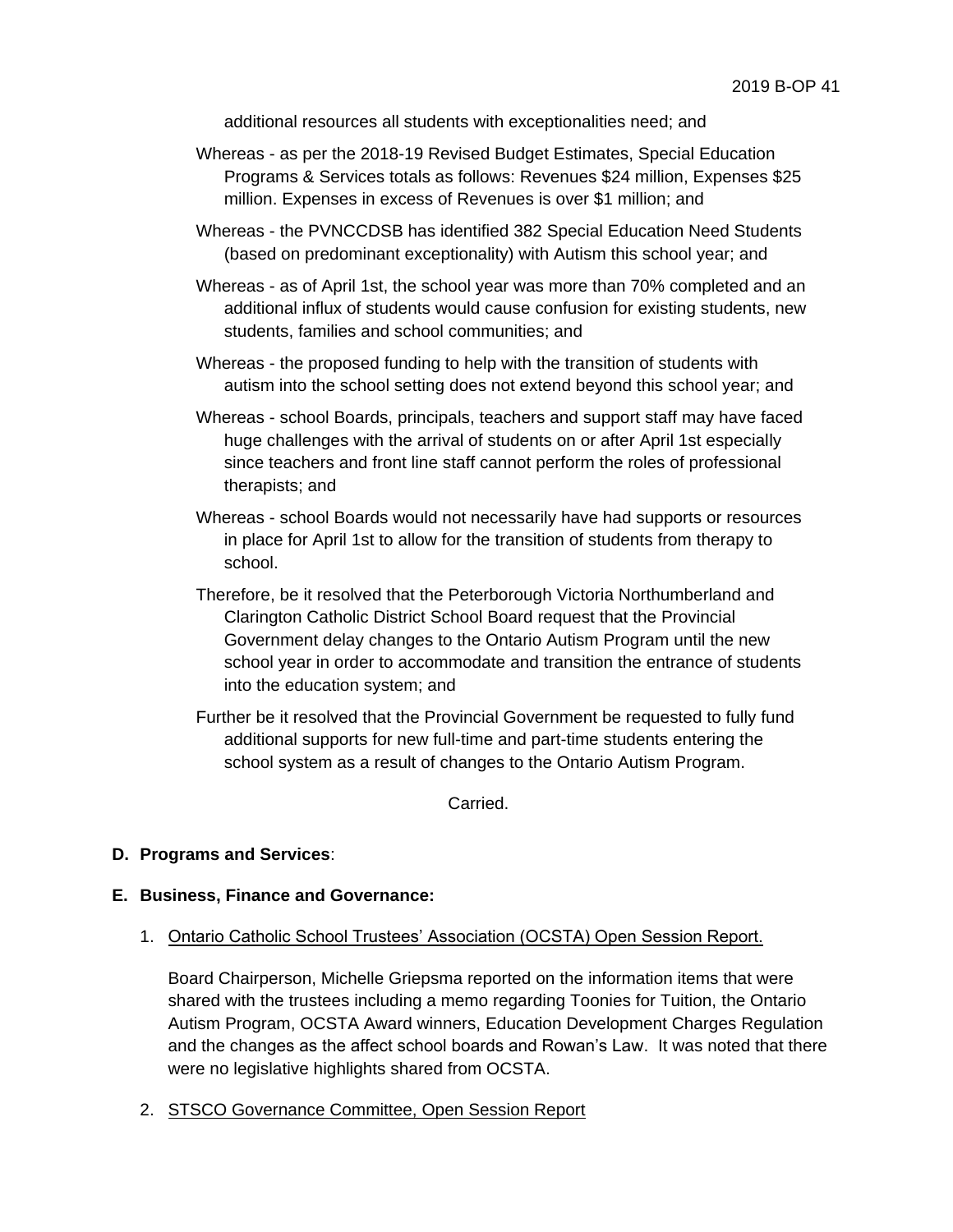Michelle Griepsma, Board Chairperson, reported on the STSCO Governance Committee Meeting held on March 27, 2019. Trustees were informed that changes to bussing, walk zones and bell times affecting students at Monsignor O'Donoghue Catholic Elementary School have been conveyed to parents via letters sent home. This process began in March, which was earlier than in previous years.

Mrs. Griepsma also reported that Ministry of Transportation inspection training with bus operators is taking place. In addition, updates to terminology used to identify students who may require assistance or special requirements is being investigated and reviewed.

# **F. Human Resources:**

### **G. Policy Development:**

### **H. Old Business:**

# 1. Ontario Association of Parents for Catholic Education (OAPCE) Conference, 2019.

Michelle Griepsma, Board Chairperson reported on her attendance at the OAPCE Conference held on April 6, 2019. She stated that the conference was fairly well attended and well organized and she had the opportunity to meet with the president of OAPCE.

Mrs. Griepsma will recommend to membership with OAPCE be once again considered in the upcoming school year. She will address the Catholic Parent Engagement Committee in June and speak with Principals in August in this regard.

# 2. PVNC Donation to Canadian Catholic School Trustees' Association (CCSTA) 'Toonies for Tuition' Campaign.

Michael Nasello reported that a total of \$5,322 has been collected in our board and will be sent to the Canadian Catholic School Trustees' Association.

### **I. New Business**:

**J. Bring Forward**:

### **K. Information Items**:

1. Chairperson's Report.

Board Chairperson, Michelle Griepsma reported that she attended the Ontario Catholic Supervisory Officers Association AGM Banquet in Ottawa on April 11, 2019 which was co-hosted by PVNC. This event was well attended and was celebrating the  $60<sup>th</sup>$ Anniversary of the Association. At the banquet, Superintendent Joan Carragher was recognized as Co-Chair of the event and Director Michael Nasello was recognized as a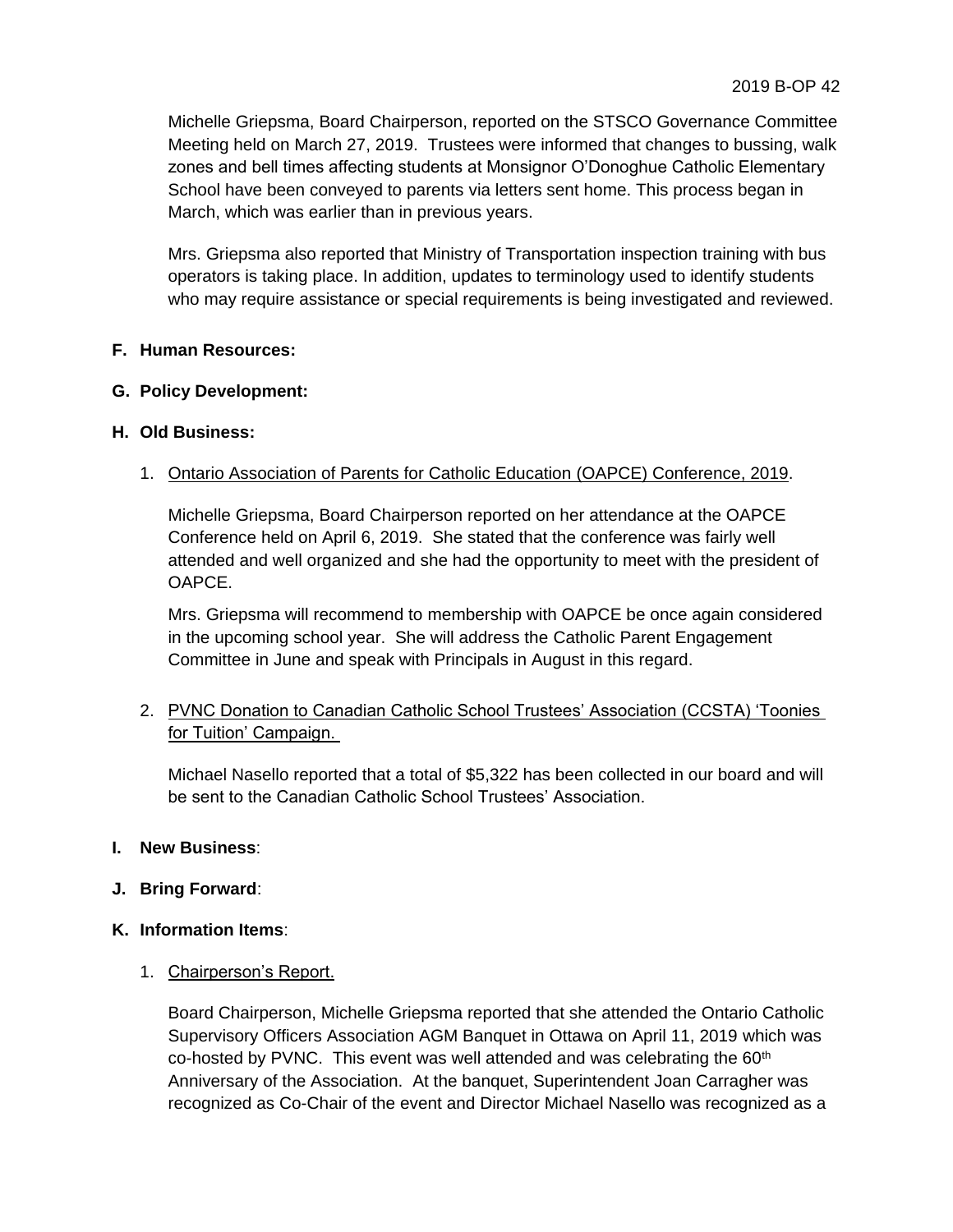past president of the Association.

2. Letter from Hamilton-Wentworth District School Board to Provincial Government re: Ontario Student Assistance Program (OSAP) Funding.

The letter from Hamilton Wentworth District School Board was reviewed and a proposed motion was considered.

- MOTION: Moved by Linda Ainsworth, seconded by Helen McCarthy
	- Whereas the Ontario provincial government recently announced changes to the pre‐existing "Ontario Student Assistance Program" which had made post‐ secondary education more accessible and affordable for students across the province;
	- Whereas the aforementioned changes are including, but not limited to changing the OSAP grant to loan ratio to a minimum 50 percent, removing the six‐month interest‐free grace period students would receive after graduation, and lowering the family income threshold;
	- Whereas the aforementioned changes will make it significantly harder for many PVNCCDSB students to achieve their post‐secondary goals, including youth living in poverty and;
	- Whereas the Peterborough Victoria Northumberland and Clarington Catholic District School Board is committed to Student Learning and Achievement through our strategic directions, and should support students with their post‐secondary goals.
	- Therefore, be it resolved that the Chair of the Board send a letter to the Minister of Education and Minister of Training, Universities and Colleges that highlights the support for
		- a) The provincial government to provision more resources for more non‐ repayable grants: that support students aspiring to enter post‐secondary education to low‐ and middle‐income students, to ensure all Ontario students have equitable access to the education their desire,
		- b) Devising a post‐secondary education loan system which will support students and allow for practical repayment,
		- c) Engaging all education stakeholders, including students and parents, school boards and trustees' associations in early consultation when making decisions regarding funding reforms.

Further be it resolved that the following stakeholders also receive a copy of this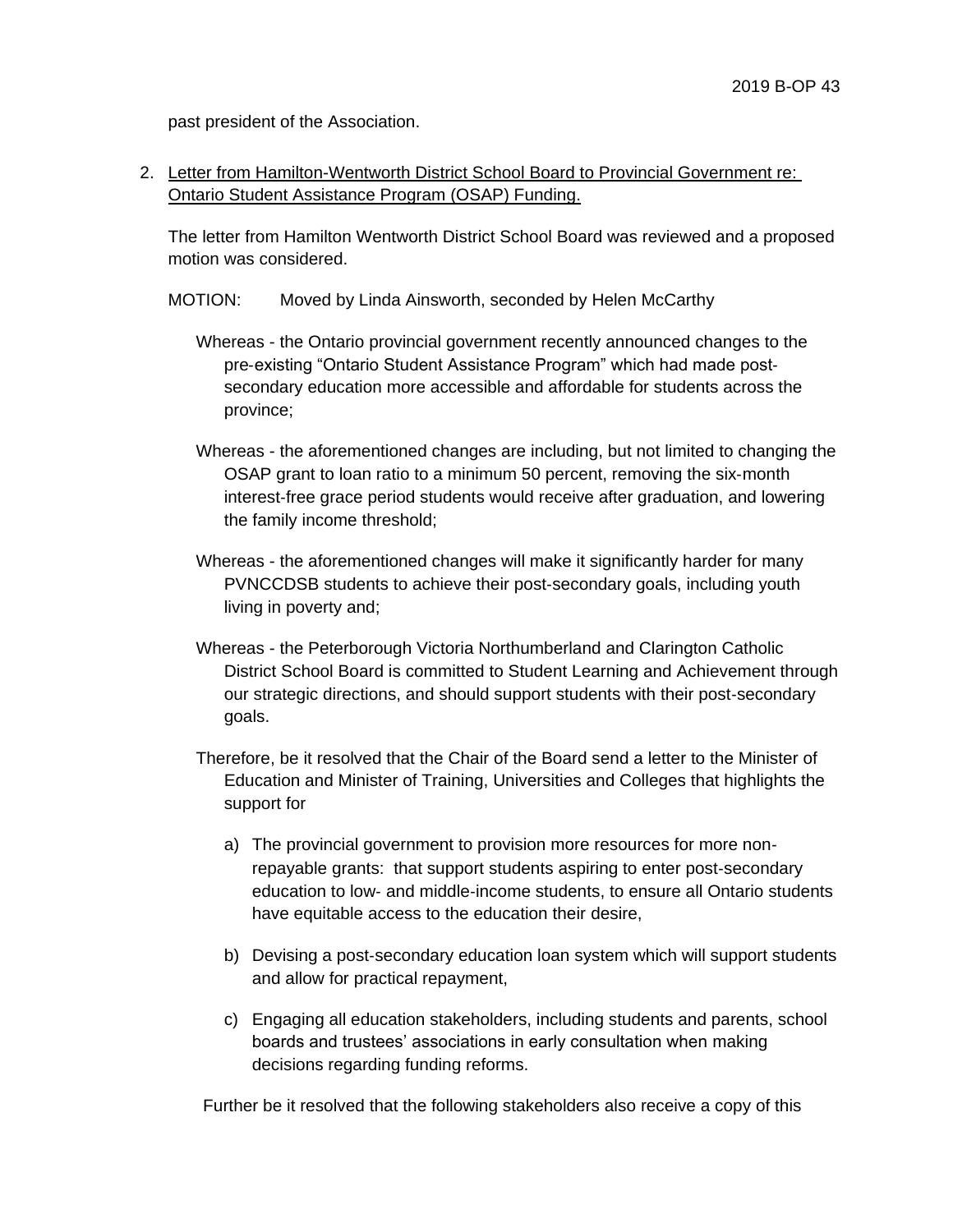letter:

Ontario Catholic School Trustees Association Ontario Public School Boards' Association Ontario Student Trustees' Association Parliamentary Assistants to the Minister of Education and the Minister of Training, Colleges and Universities Members of Provincial Parliament from Durham, Peterborough-Kawartha, Northumberland-Peterborough South, and Haliburton-Kawartha Lakes-Brock The Education Critics of the Ontario Political Parties Chairs and Directors of Ontario Provincial School Boards

Carried.

# 4. Letter from Peel District School Board to Provincial Government re Announced Changes to Education Funding and Program.

The letter received from Peel District School Board was reviewed.

MOTION: Moved by Linda Ainsworth, seconded by Braden Leal

that that the Director of Education send a letter to the Minister of Education highlighting the local impacts related to changes to class-size averages, e-learning, special education funding and autism, health and physical education curriculum, mathematics curriculum and funding cuts.

Carried.

MOTION: Moved by Braden Leal, seconded by Kevin MacKenzie that the board meeting curfew of 9:30 p.m. be extended to 9:45 p.m.

Carried.

5. OCSTA Toonies for Tuition Challenge.

A challenge was issued to all members of OCSTA to encourage more participation in the fundraising activities planned at the OCSTA AGM in April. It was reported by Linda Ainsworth that an additional auction item has been assembled by her with the support of the trustees.

6. Trustees' Committee Reports:

The draft minutes from the following committee meeting was shared ahead of the Board Meeting.

a. First Nation, Métis and Inuit Advisory Committee Meeting, March 19, 2019.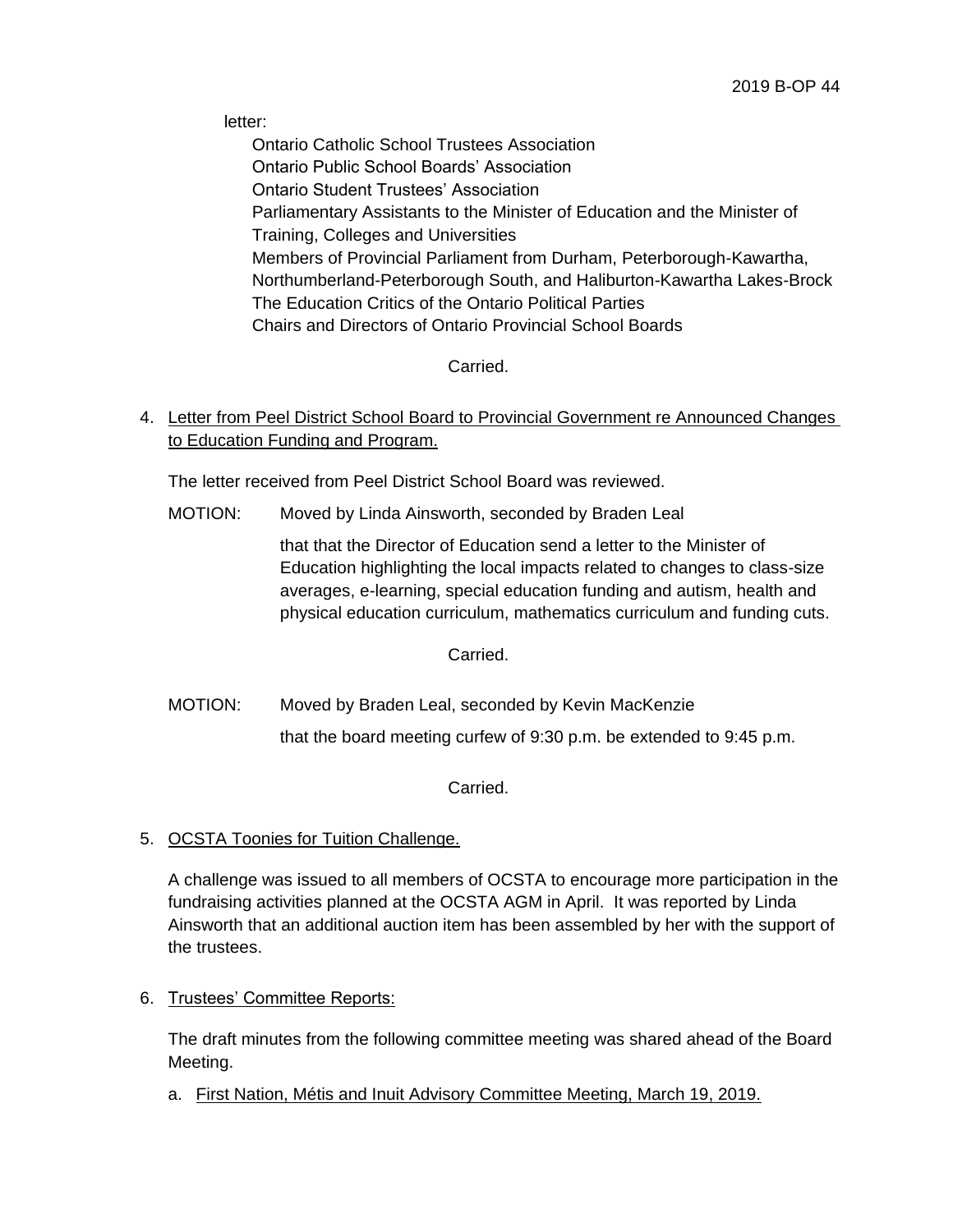- b. Special Education Advisory Committee, March 21, 2019. It was reported that changes are forthcoming with respect students and EQAO testing.
- c. Catholic Parent Engagement Committee Meeting, April 1, 2019.
- d. French as a Second Language Committee, April 3, 2019.

### **L. Future Meetings**:

- 1. Board Standing Committee Meetings:
	- a. Chairperson's Committee, May 13, 2019, 4:30 p.m.
	- b. Committee-of-the-Whole, May 13, 2019, 6:30 p.m.
	- c. Policy Development Committee, May 21, 2019, 6:30 p.m.
	- d. Board Meeting Open Session, May 28, 2019, 6:30 p.m. (In-camera Session, 6:00 p.m.)

# 2. Other Committee Meetings:

- a. Faith and Equity Committee Advisory Meeting, May 2, 2019, 6:30 p.m.
- b. Accessibility for All Committee Meeting, May 14, 2019.
- c. STSCO Governance Committee Meeting, May 29, 2019, 3:00 p.m.
- d. Student Council Liaison Committee, May 28, 2019, 4:15 p.m.
- e. Special Education Advisory Committee, May 20, 2019, 6:30 p.m.
- f. Catholic Parent Engagement Committee Meeting, June 3, 2019
- g. First Nation, Métis and Inuit Advisory Committee, June 4, 2019
- h. Supervised Alternative Learning Meeting TBA
- i. Audit Committee Meeting, May 14, 2019, 6:30 p.m.
- 3. Board Events:

The list of future board events was reviewed by the Trustees.

- a. OCSTA 2018-2019 AGM and Conference, Toronto, April 25-27, 2019.
- b. Catholic Education Week, May 5-10, 2019.
- c. Catholic Student Leadership Awards, Holy Cross Catholic Secondary School, May 8, 2019, 6:30 p.m.
- d. CPEC and Catholic School Council Appreciation Event, St. Stephen Catholic Secondary School, May 15, 2019, 6:00 p.m.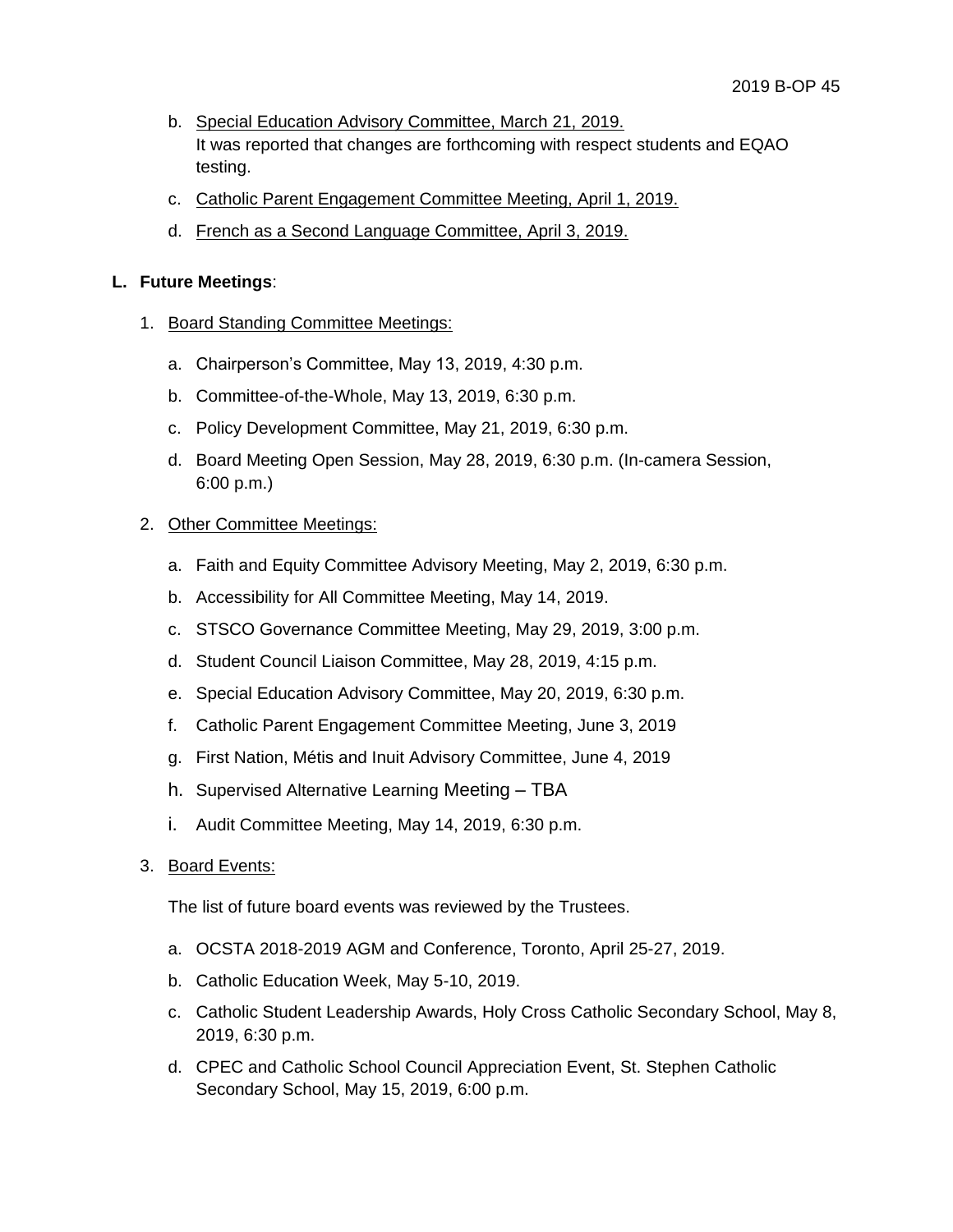- e. CCSTA 2018-2019 AGM and Conference, Canmore, AB, May 30-June 1, 2019.
- f. Secondary School Graduations All secondary school graduations will take place on Thursday, June 27, 2019. Trustees will be sent a list of the locations and times. It will be confirmed which trustees will attend which secondary schools.

### **M. Conclusion**:

- 1. Report from the In-camera Meeting.
	- MOTION: Moved by Helen McCarthy, seconded by Braden Leal

that the Board approve the actions and the discussions arising from the in-camera session, as follows:

- A. Call to Order:
	- 1. Opening Prayer
	- 2. Approval of Agenda as presented.
	- 3. Declarations of Conflicts of Interest: None were declared
	- 4. Approval of Minutes: Motion carried to approve the minutes from the March 26, 2019 Regular In-camera meeting.
- D. Business, Finance and Governance:
	- 1. OCSTA In-camera Session Report.
	- 2. STSCO Governance Committee, In-Camera Session Report.
- E. Human Resources
	- 1. Report on Search for Superintendent.
	- 2. Update on Ministry of Education Announcements.
	- 3. Summary of Current Legal Cases in Progress.
- F. Other Urgent Matter:
	- 1. Approval of Recommended action from the Expulsion Committee Meeting, April 23, 2019.
- G. Old Business:
- I. Convening in Open Session:
	- 1. Motion to convene in Open Session at 6:32 p.m.

#### Carried.

### 2. Closing Prayer.

At the request of the Board Chairperson, Emmanuel Pinto led the closing prayer.

3. Adjournment

MOTION: Moved by Helen McCarthy, seconded by Braden Leal